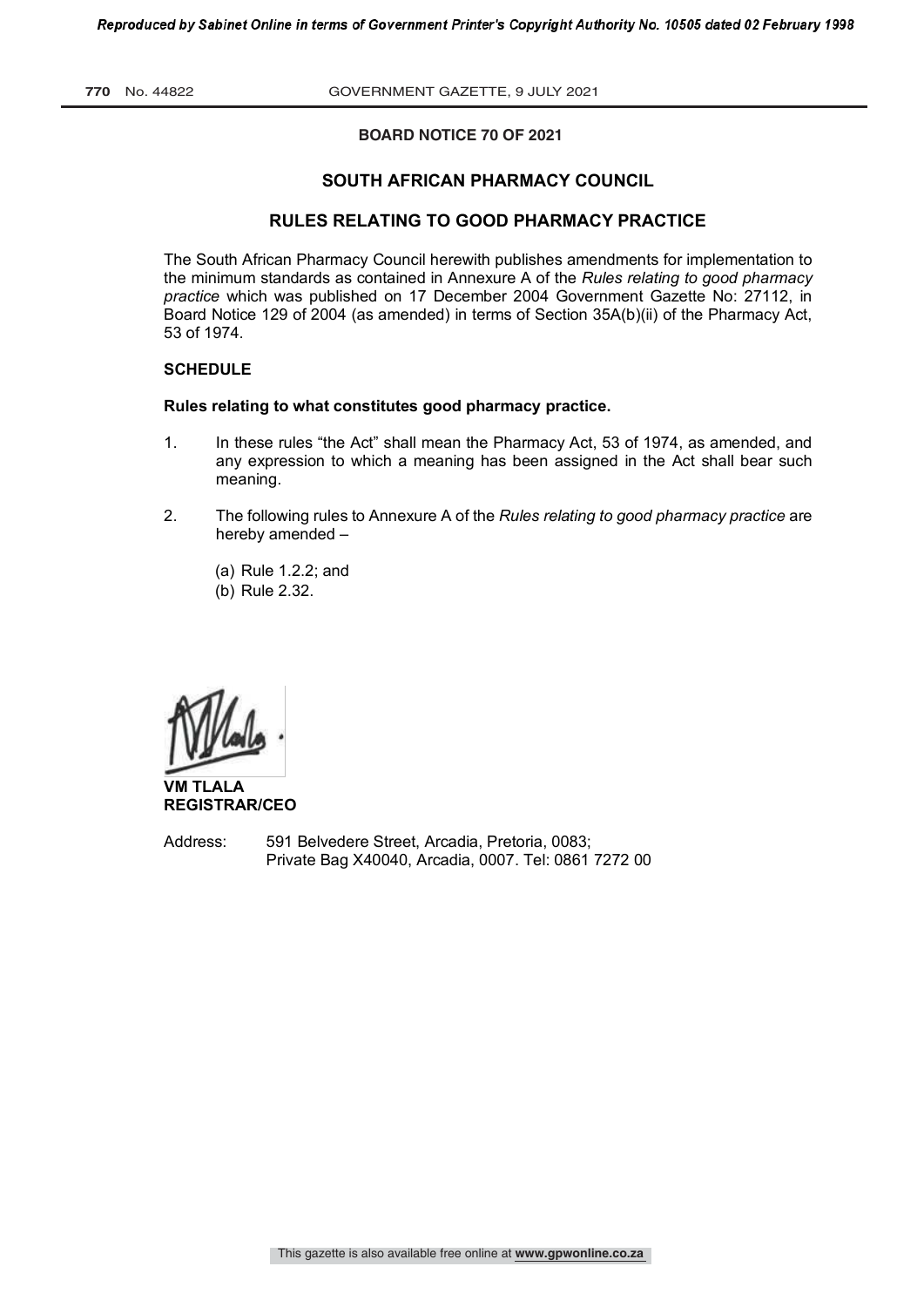#### **MINIMUM STANDARDS FOR PHARMACY PREMISES, FACILITIES AND EQUIPMENT**

#### **Rule 1.2.2 Another business or practice in a pharmacy or a pharmacy in another business**

*Rule 1.2.2 is hereby repealed and replaced as follows:*

#### **1.2.2 Another business or practice in a pharmacy or a pharmacy in another business**

- (a) the owner and/or the responsible pharmacist of a pharmacy must obtain the approval of Council prior to allowing a person who is not registered with Council to conduct a separate business or practice in the pharmacy.
- (b) the following will be considered another business or practice in a pharmacy; if the:
	- (i) business or practice derives income or profit from members of the public for the activities, services or products provided;
	- (ii) transactions arising from the activities, services or products provided do not form part of the pharmacy records;
	- (iii) customer records held by the other business or practice are separate from the pharmacy records;
	- (iv) health professional or person providing services in the business or practice is not employed by the pharmacy;
	- (v) business or practice providing services in the pharmacy has its own title, branding and/or is traditionally known by the public as such; and
	- (vi) business or practice operating within the pharmacy is owned by a third party.

#### **1.2.2.1 Another business or practice in a pharmacy**

The following will be applied by Council in considering applications for another business or practice in a pharmacy. The operation of another business or practice, within a pharmacy must be such that:

- (a) the other business or practice does not pose any conflicting interest either ethically or professionally to the practice of pharmacy such as:
	- (i) compromise the pharmacy as a health establishment;
	- (ii) add any security risk to the acquisition, keeping and supply of medicines;
	- (iii) add risk to the patients, particularly in terms of patient confidentiality and the right to privacy;
	- (iv) compromise the quality, safety, and efficacy of the medicine; and/or
	- (v) compromise the image of the pharmacy and the profession in general.
- (b) the activities of the other business or practice must not interfere or compromise the operations of the pharmacy;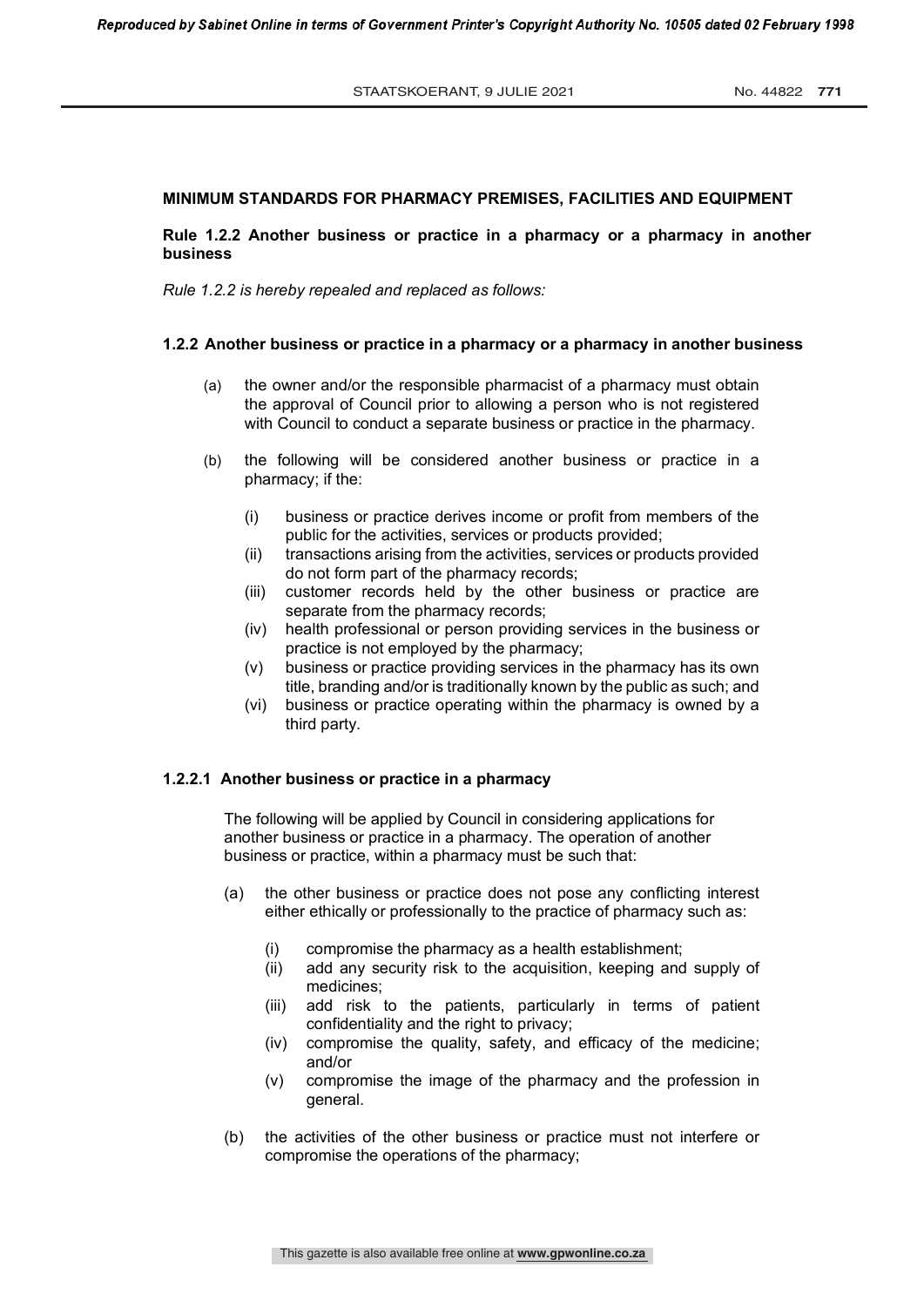- (c) the area of the business or practice must be clearly identified, permanent and visibly demarcated within the pharmacy;
- (d) the other business or practice shall not operate outside the operating hours of the pharmacy, if the other business or practice shares the same entrance as the pharmacy; and
- (e) the other business or practice may not sell products that are prohibited from being sold in a pharmacy, as per rule 2.29.

#### **1.2.2.2 A pharmacy in another business**

Where a pharmacy is situated within another business which is not a hospital or other health establishment –

- (a) The location of the pharmacy within another business shall take into consideration the:
	- (i) accessibility of pharmaceutical services;<br>(ii) security aspects relating to the acquisitio
	- security aspects relating to the acquisition, storing and supplying of medicines;
	- (iii) risk relating to patients, particularly in terms of patients' confidentiality and the rights to privacy;
	- (iv) quality, safety and efficacy of medicines is not compromised;
	- (v) pharmacy as a health establishment is not compromised; and
	- (vi) the pharmacy as a health establishment and the profession in general is not compromised.
- (b) The pharmacy premises must be clearly identified, permanent and visibly demarcated from the premises of any other business;
- (c) For the purpose of protecting access to medicines and patient confidentiality, such areas (dispensary and where medicines and patient records are kept) must be secured and closed off; and
- (d) In order to comply with the requirement of accessibility to pharmaceutical services, a pharmacist must have 24-hour access to the pharmacy.

# **Rule 2.32 MINIMUM STANDARD FOR THE DESTRUCTION AND DISPOSAL OF MEDICINES AND SCHEDULED SUBSTANCES**

*Rule 2.32 is hereby repealed and replaced as follows:*

## **2.32.1 Introduction**

The disposal and destruction of medicines and scheduled substances may only take place in accordance with the Medicines and Related Substances Act, 101 of 1965 and other applicable legislation.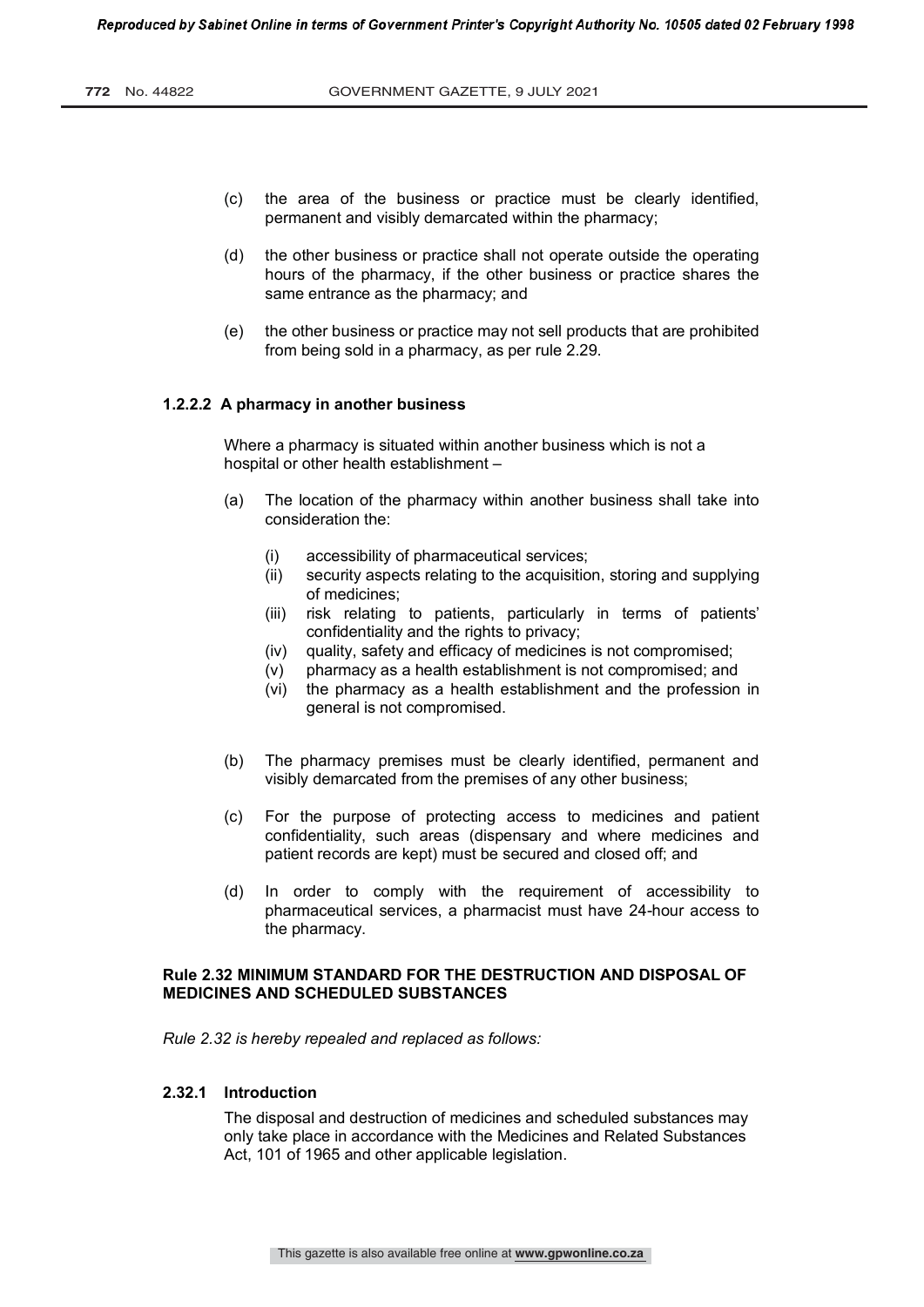STAATSKOERANT, 9 JULIE 2021 No. 44822 773

Ξ

Regulation 44 of the *General Regulations* published under the Medicines and Related Substances Act, 101 of 1965 states that -

- (1) a medicine or scheduled substance shall only be destroyed by a waste treatment facility authorised to destroy medicines or pharmaceutical waste in terms of the National Environmental Waste Management Act, 59 of 2008;
- (2) no medicines or scheduled substances other than those as determined by the South African Health Products Regulatory Authority (SAHPRA) shall be disposed of into municipal sewerage systems; and
- (3) the disposal and destruction of medicines or scheduled substances must be conducted in such a manner to ensure that the medicines or scheduled substances cannot be salvaged, and the medicine or scheduled substance has been denatured.

In addition, pharmacists and persons authorised to handle medicines in terms of the Medicines and Related Substances Act, 101 of 1965, should not dispose of medicines and scheduled substances in refuse that may be destined for landfill or municipal refuse sites.

#### **2.32.2 Purpose**

The purpose of this standard is to ensure that the disposal and destruction of medicines and scheduled substances within pharmacies, medicine rooms or Primary Health Care Clinic (PHC) dispensaries is undertaken safely and in accordance with the requirements of Regulation 44 of the *General Regulations*  under the Medicines and Related Substances Act, 101 of 1965, relevant waste management legislation and with due regard to minimising the risk of such an activity causing harm to the environment or harm to the health of the population.

#### **2.32.3 Definitions**

- (a) **Authority** in terms of these Rules shall mean the South African Health Products Regulatory Authority (SAHPRA).
- (b) **Disposal** in terms of these Rules shall mean the removal of medicines and scheduled substances from the pharmacy, medicine room or PHC dispensary for purposes of destruction by a waste treatment facility duly authorised by the National Environmental Waste Management Act, 59 of 2008.
- (c) **Destruction** in terms of these Rules shall mean rendering the medicines and scheduled substances unusable or irretrievable for use or consumption, taking into consideration the environment and harm to the health of the population.
- (d) **Waste treatment facility** means a site licensed in terms of the National Environmental Waste Management Act, 59 of 2008 that may be used to accumulate waste for the purpose of storage, recovery, treatment,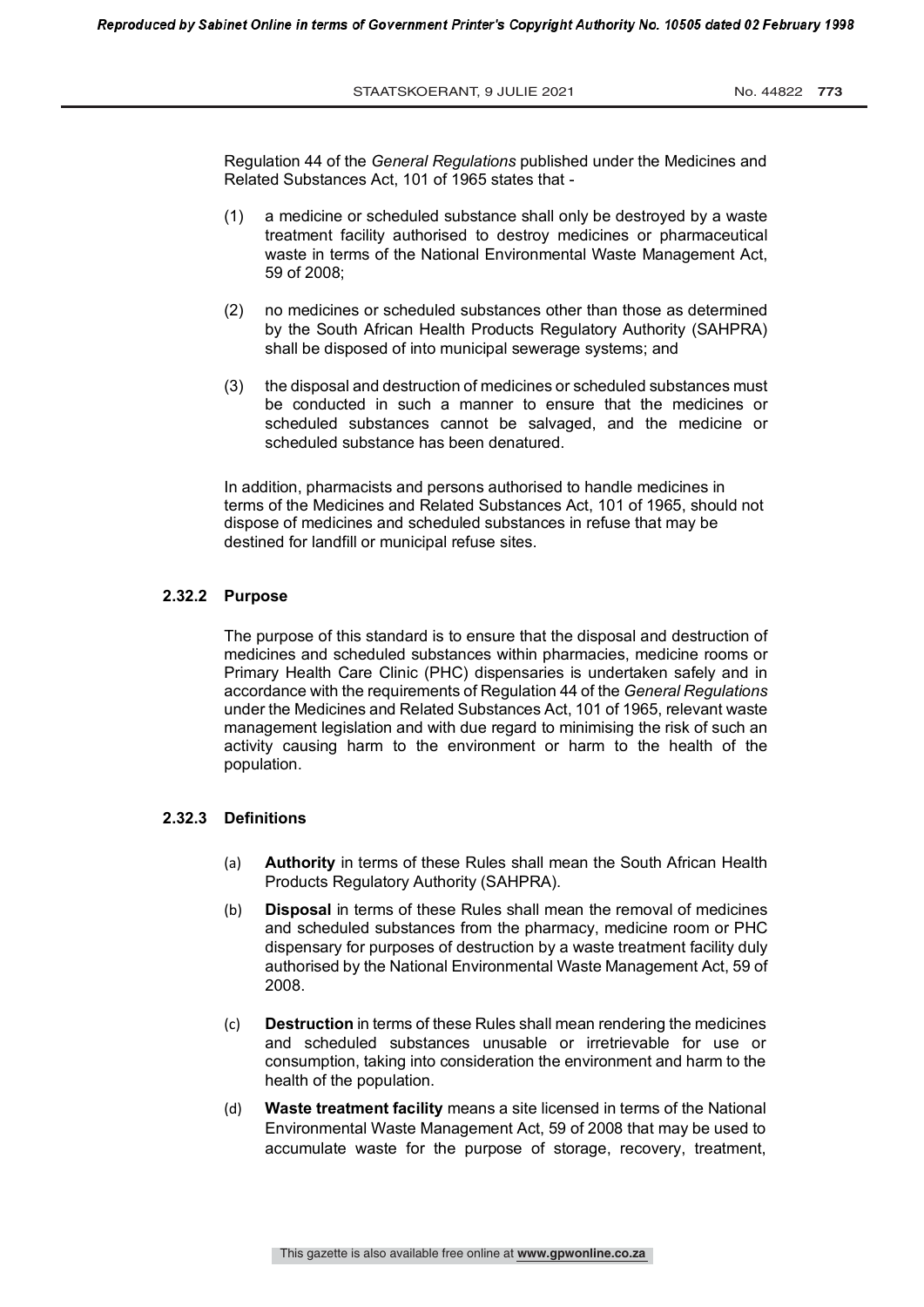reprocessing, recycling or sorting of that waste. N.B. Council requires that the waste treatment facility be in possession of a certificate specifically to dispose of medical waste, in line with Section 51(1)(a) of the National Environmental Waste Management Act, 59 of 2008.

#### **2.32.4 General considerations**

Some of the elements in this standard are not statutory requirements but are good practice which pharmacists would be expected to follow whenever feasible.

- (a) All destruction must take place in accordance with local municipal regulations regarding the disposal of chemical or medicinal waste. The person responsible for the destruction may be requested to prove that the method of destruction is in accordance with such regulations.
- (b) All medicines and scheduled substances (including medicines and scheduled substances returned by patients) must be disposed of in such a manner that does not allow recovery or retrieval.
- (c) For the disposal and destruction of medicines or scheduled substances, refer to Regulation 44 (4-6) of the *General Regulations* (2017) published under the Medicines and Related Substances Act, 101 of 1965.

## **2.32.5 Minimum requirements for the disposal of medicines and scheduled substances**

The disposal must be properly documented. All medicines and scheduled substances for disposal must be recorded in a pharmacy stock management system. In the case of specified Schedule 5 (where applicable) and Schedule 6 medicines and scheduled substances, the quantities of medicines and scheduled substances to be disposed of must be indicated in the relevant register and signed by the witnesses required in the procedure.

2.32.5.1 The following details should be recorded:

- (a) name, quantity, strength, batch numbers (if applicable) and dosage form of the medicines and scheduled substances;
- (b) date of expiry of the medicines and scheduled substances;
- (c) in the event of the information detailed in Rule  $2.32.5.1(a)$  and (b) not being available, the weight of the medicines and scheduled substances;
- (d) name, position and signature of the person and the witness disposing of the medicines and scheduled substances;
- (e) reason for the disposal; and
- (f) date of disposal.

2.32.5.2 Medicines and scheduled substances destined for destruction should be separated into six types and labelled accordingly as these follow different destruction rules:

- (a) solid dosage forms;
- (b) creams, ointments and powders;
- (c) ampoules and liquids (contained in glass);